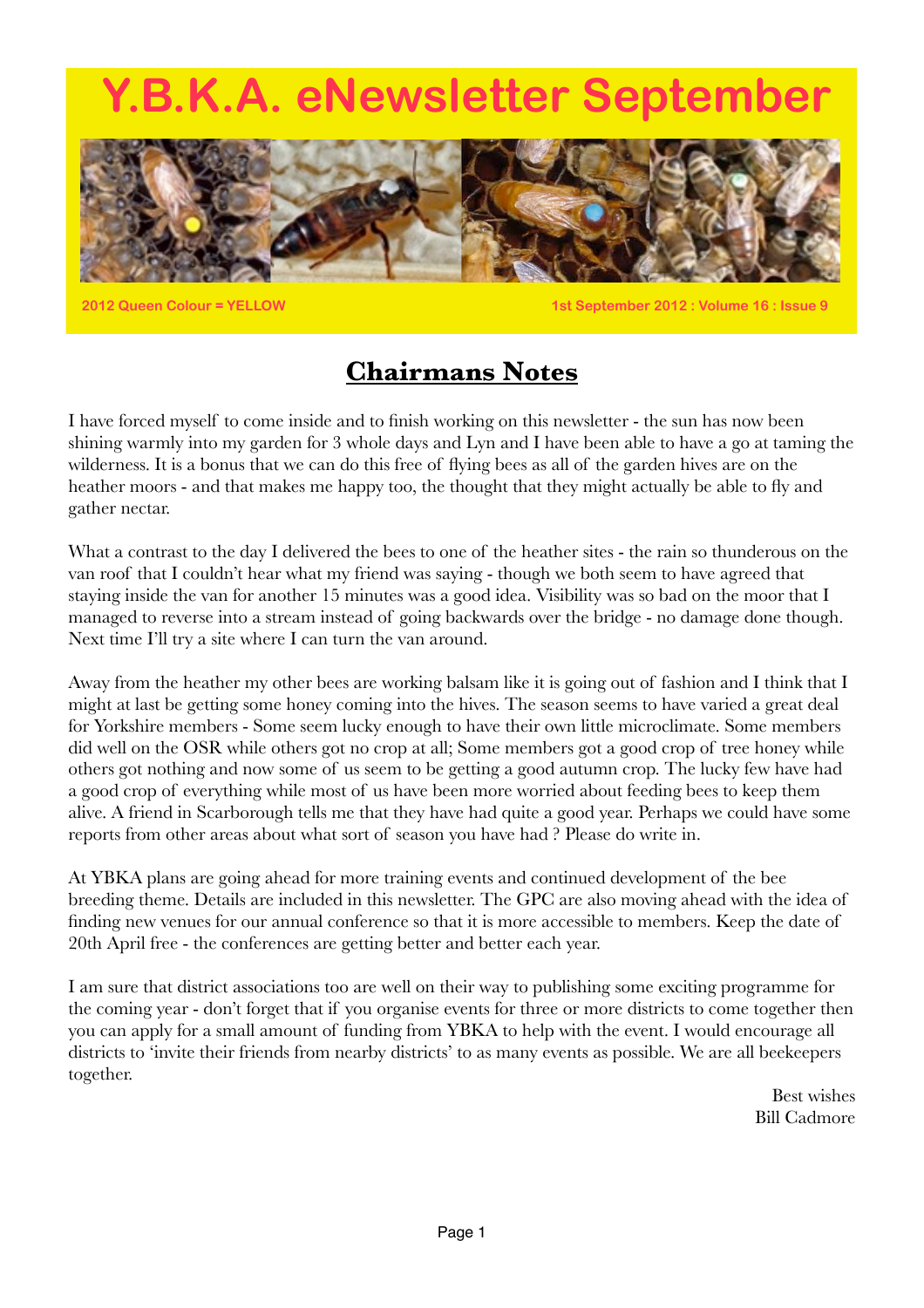## In this Issue

| Jobs in the Apiary for September               | Dave Shannon        | <u>page 3</u>  |
|------------------------------------------------|---------------------|----------------|
| Marks New Hive Stand                           |                     | <u>page 4</u>  |
| Advertisements                                 |                     | <u>page 5</u>  |
| Bees for Sale                                  |                     | <u>page 6</u>  |
| Bee Breeding                                   | Tony Jefferson      | <u>page 7</u>  |
| Course in the Case                             | Wendy Maslin        | <u>page 7</u>  |
| A Beekeepers Diary                             | John Whitaker       | <u>page 8</u>  |
| Learning More                                  | Wendy Maslin        | <u>page 10</u> |
| Swarming                                       | Dave Barrett        | <u>page 11</u> |
| Swarm Photograph                               | <b>Bill Cadmore</b> | <u>page 13</u> |
| YBKA Calendar 2012                             |                     | <u>page 14</u> |
| Bee Afraid                                     |                     | page 15        |
| Page Your BBKA ADM ideas need to be ready soon |                     | <u>page 14</u> |
| Coutryside Live                                |                     | page 16        |
| YBKA Who's who?                                |                     | <u>page 17</u> |
|                                                |                     |                |

Note that the views expressed in this newsletter are not necessarily those of the the YBKA General Purposes Committee.

### **Editor**

Bill Cadmore

send items to [bill.cadmore@ntlworld.com](mailto:bill.cadmore@ntlworld.com)

 104 Hall Lane Horsforth Leeds LS18 5JG

Telephone 07847476927

Please Note:-

The change in layout to the enews this month is in response to a request from a member. Where possible we will seek to meet any requests members make about format etc.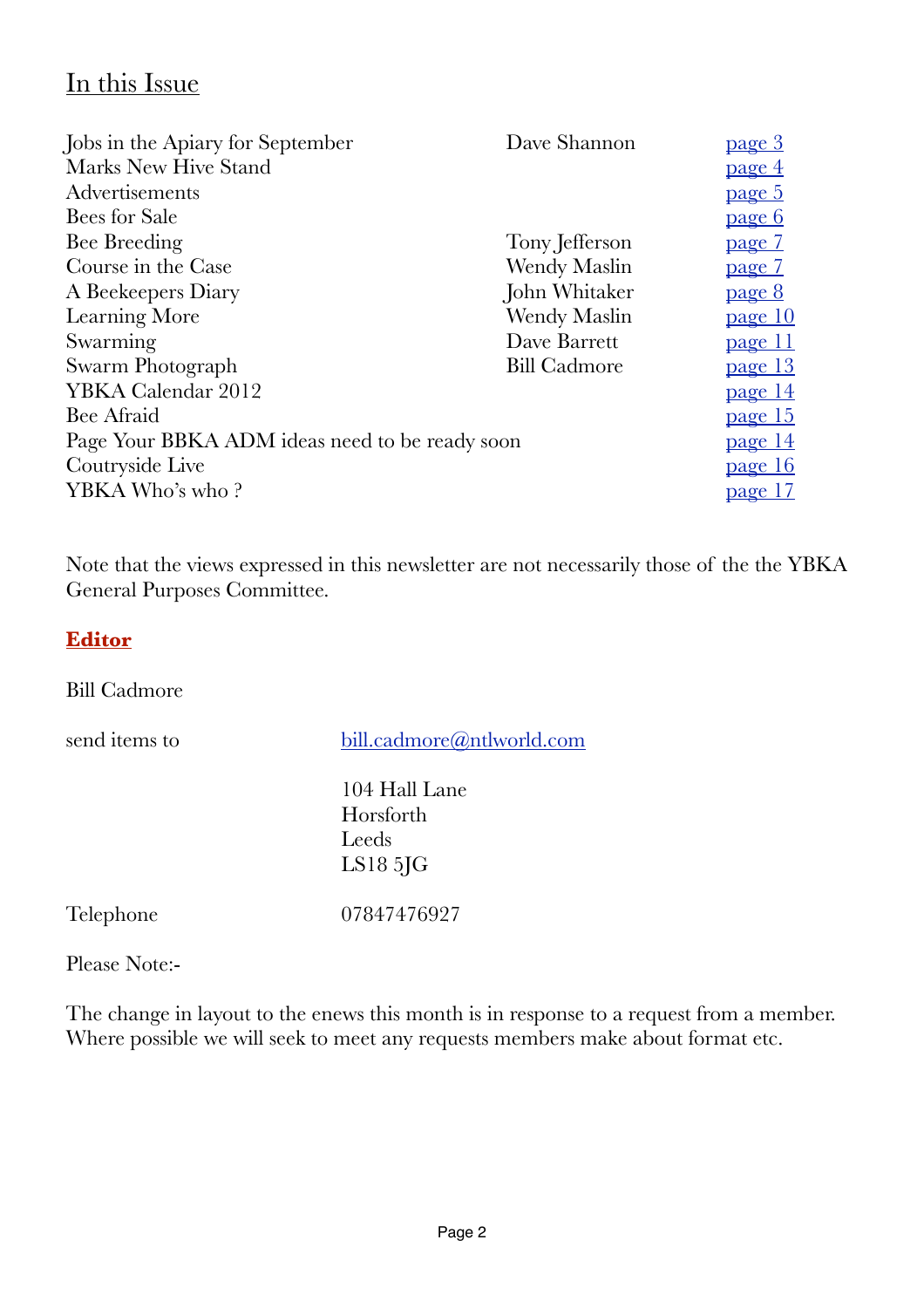### <span id="page-2-0"></span>**TOP** Jobs in the Apiary for September

With September now upon us most of the hard work with the bees, and within the apiary, are coming to a close for another year. Only one or two very important tasks to carry out before tucking the bees up for winter once again and I will go through them within this short letter.

This has been a very dissatisfying year for most beekeepers, with very wet and cold spells of weather in the earlier part of the year and for some this continued right through most of the sumer months also. The results of this have meant that queens have not got mated correctly and some colonies have had to be manipulated or re queened several times throughout the season where as normally once is quite sufficient. This has caused a slow buildup of the brood within these affected not-queen right colonies that has gone on for several months, resulting in very little nectar and pollen coming into the hive due to the lack of adult foraging bees in the same abundance as they normally are within the hives in the middle part of the season due to this problem, and in a lot of cases no surplus honey to take off for sale this year whatsoever.

Instead the affected beekeepers have had to feed constantly to avoid the colonies collapsing. This season has been a nightmare for some of our more inexperienced beginner beekeepers who thought they had completed the seasons swarming manipulations earlier correctly, only to find a few weeks down the line they have lost their prime swarms due to poor first time matings and the colony producing queen cells for the second and in some cases third time.

Although this has not been the case throughout the whole county as this weather pattern has been very spasmodic all year with small areas getting a good share of reasonable weather and good honey returns especially in the spring, where as a few miles away the next door beekeeper has had nothing. The year of 2012 will I believe be a year lots of beekeepers will wish to forget and are hoping for far better and more consistent weather to come in 2013, let's hope the (13) is lucky for all and not another bad and unlucky year.

Back to the season at hand and what's on the agenda next for our bees and within the apiary. If you have any surplus honey on your colonies then now is the time to take it off, with the exception of those of you still on the heather moors. They will take it off when they return in a week or two. When the honey is off the first thing to do is treat your bees with a recognised varroa treatment if this has not already been done as time is now getting on and most of these treatments are temperature sensitive for the best results, the later you leave it the lower the temp usually. Ensure you follow the manufacturers instructions with regards to amounts required and time frame the treatment has to be left on the hive to the letter, as failure to do so will result in the treatment not been as effective as it should be and doing more harm than good. This will then ensure your bees go into the winter clusters virtually free of the dreaded varroa mite, that can devastate a colony over the winter months if left unchecked.

When this is completed you must then turn your attention to feeding the colonies where appropriate. The recognised feeding ratio at this time of year is aprox.1 pint of water to 1kg. of white sugar warmed and not boiled before hand until the liquid is of a clear consistency, allow to cool and then place in a contact feeder for the bees to take down into the brood box as quickly as they can. Its always best to take off any empty supers before this is done to allow the bees direct access to the feeder. This is best done of an evening time at dusk for all the flying bees are in house and they move the feed more efficiently. This for a beginner beekeeper can cause a problem as to just how to access the amount of food a colony requires. If in doubt then ask a more experienced beekeeper to help you access your bees for you and try to show you what's required. Failure to do so may result in the death of your much loved colony over the winter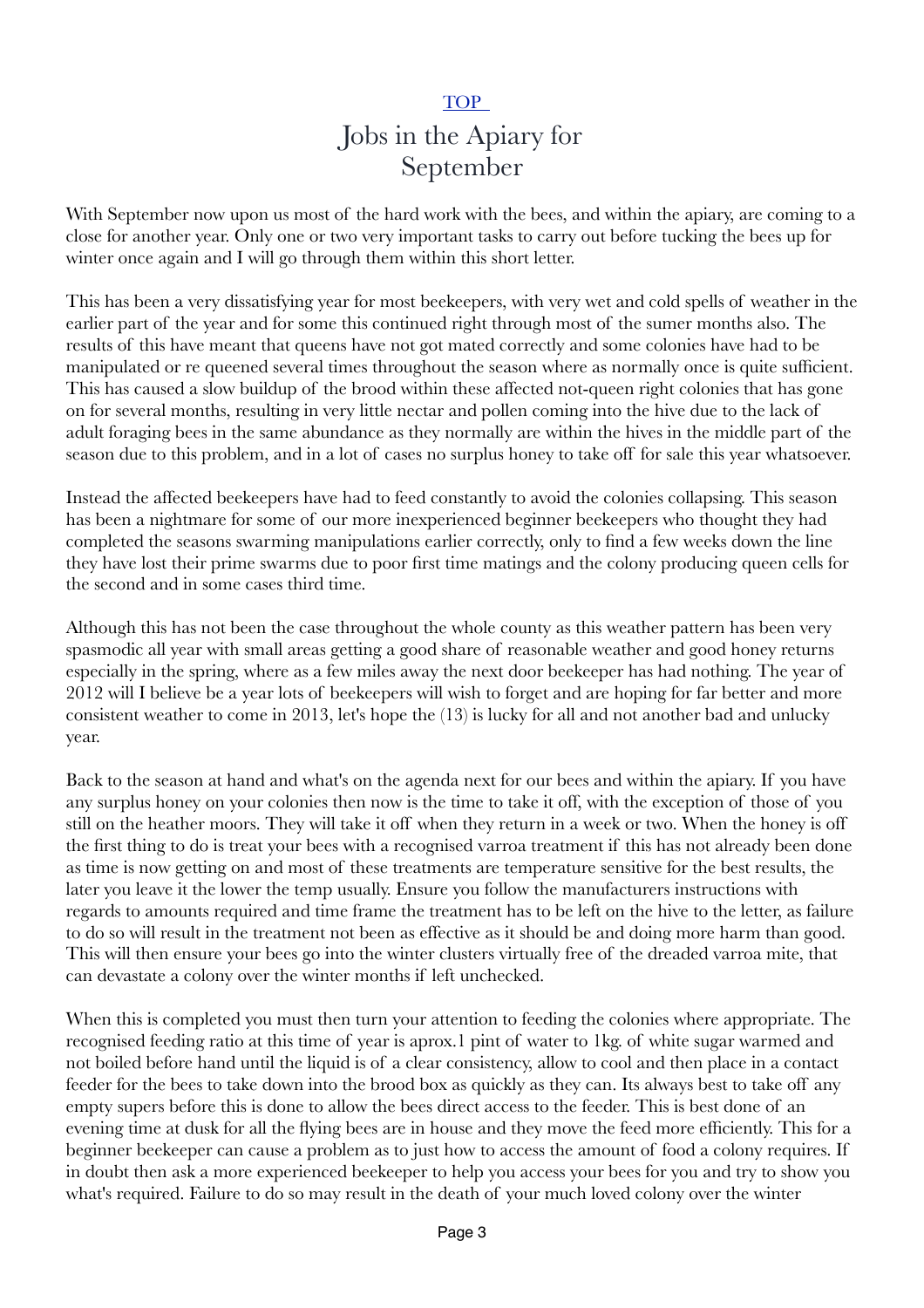months from starvation, a very common occurrence in the beekeeping world that can easily be avoided. When all these tasks are completed and your mouse guards are in place to avoid attack from mice over winter - attracted to the food source within, you can relax and await the forthcoming spring. Then comes the task of cleaning and preparing for the next season, all to be explained in the next edition

- 1. Take of any surplus honey for extraction
- 2. Ensure your bees are treated against Varroa.
- 3. Feed any light colonies with liquid sugar.
- 4. Secure your hives for the winter.

**TOP** 

Very happy beekeeping Dave Shannon



<span id="page-3-0"></span>Mark Quantrill and his daughter showing off their new hive and new hive stand - note that the stand has a frame hanger built in to the design - idea for taking photographs of hives or placing frames for people to see - and of course a place to put that first frame out - Mark is making single and double stands at very reasonable prices. Contact Bradford Beekeepers via their website for more details.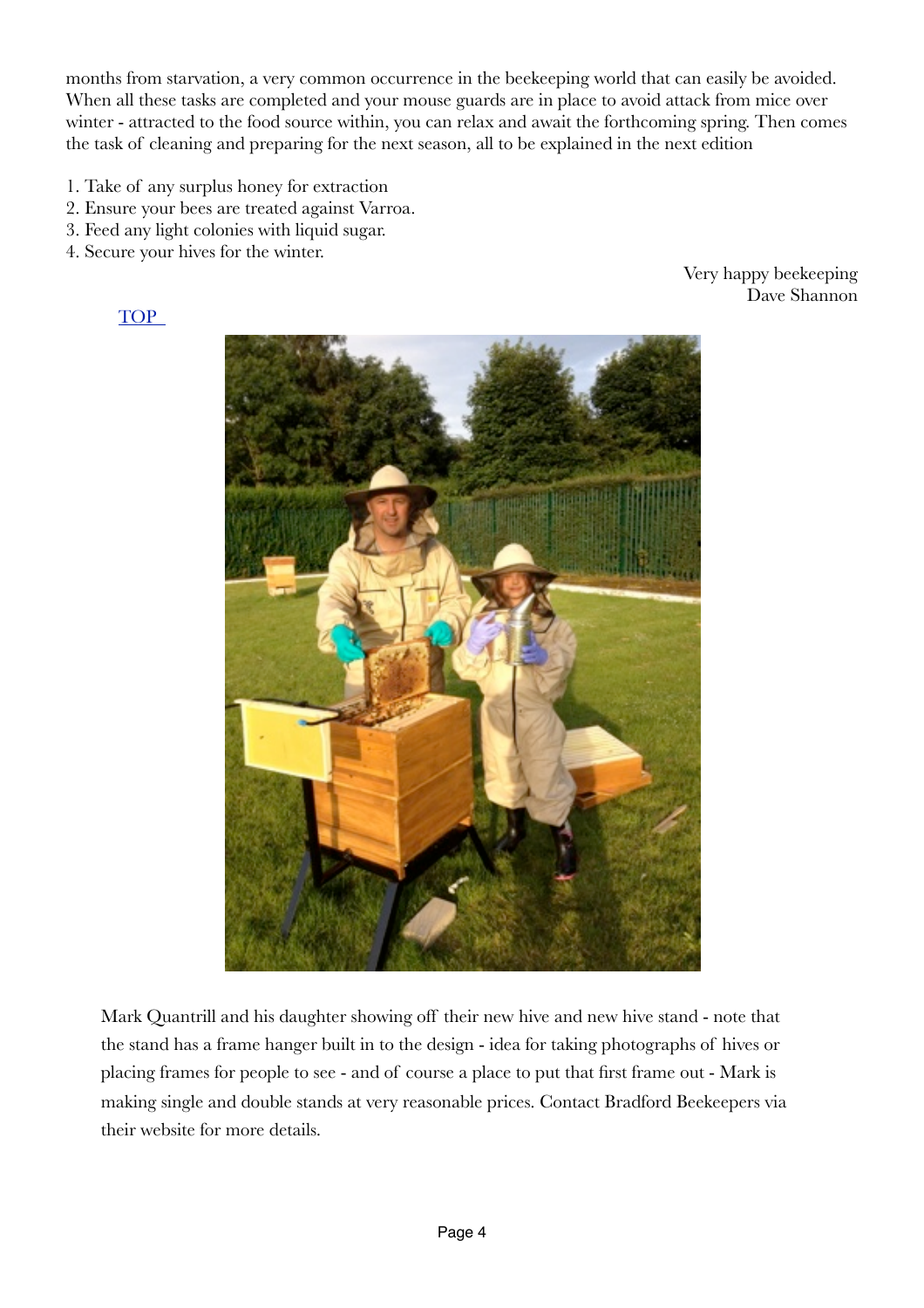

### **Contact Gemma for a full list of competitive prices**

woodwork made to order a Hives and all beekeeping by craftsman

Special orders welcome

Contact Malcolm Padfield 01924 460727

Observation Hives

<span id="page-4-0"></span>The best, and cheapest, 'nuc' based observation hives available

contact via the website [www.observationhives.co.uk](http://www.observationhives.co.uk)

 'On the Keeping of Bees' by John Whitaker

is now available for kindle much cheaper

Go to

<http://www.ypdbooks.com/ebooks/604-on-YPD00565.html>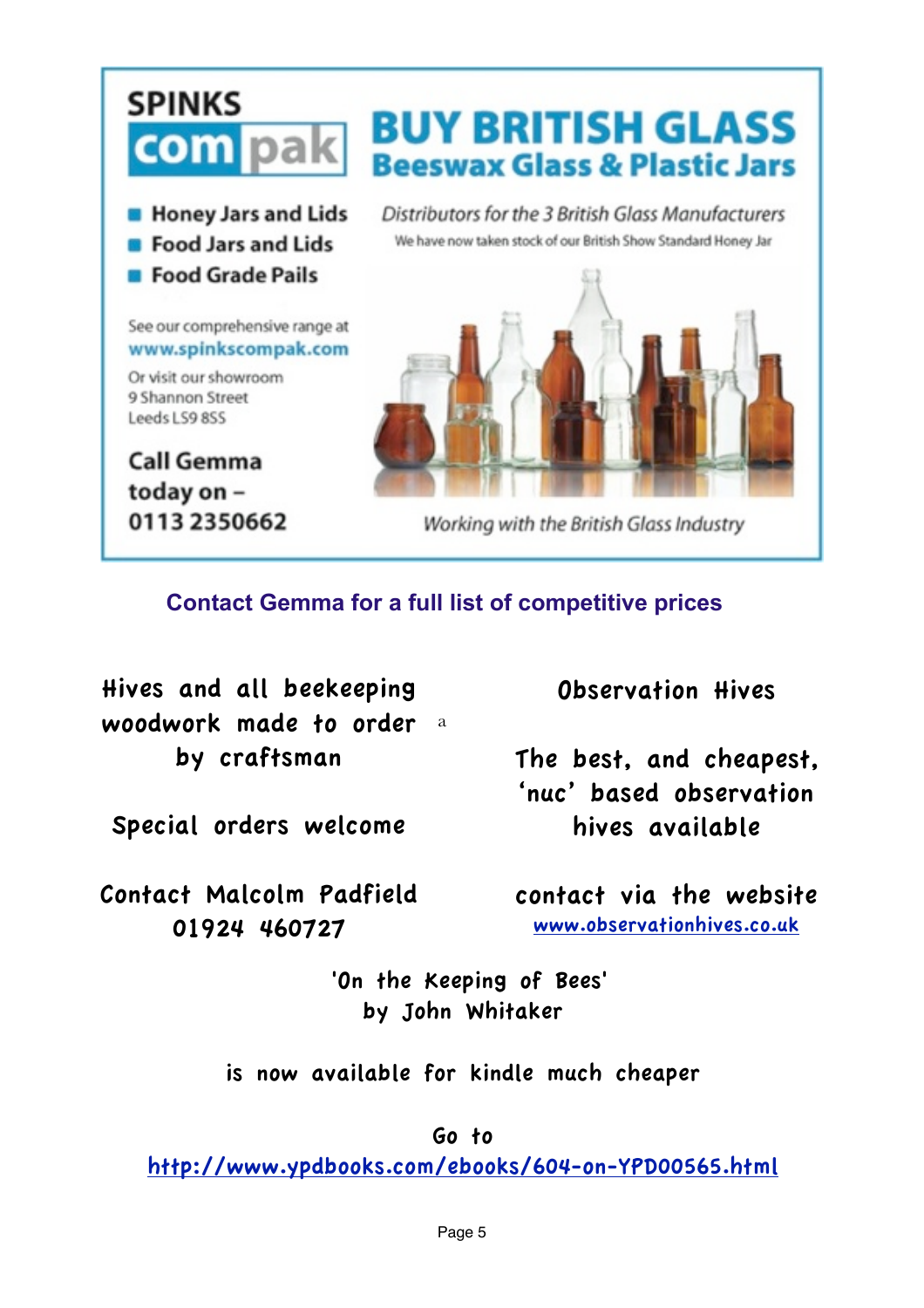## <span id="page-5-0"></span>**Bees for Sale**

For Sale

## **20 Colonies in National Hives**

Each consists of Hive Stand

 Open Mesh Floor Brood box with DN4 frames Bees occupying brood box (and in some case Brood and a half) Queen Excluder 2 supers with full set of DN4 frames Crown Board 
Metal 4" roof 
Additional 2" eke for varroa treatment Plastic Miller style feeder

### **Price £300 ono each**

These colonies are for sale because the research programme based at the University of Leeds is moving to Sussex University. The research institute will be taking 50% of their colonies with them but wish to sell the remaining colonies.

Contact Bill Cadmore to discuss details

Mr William Cadmore 01132160482 07847476927 [bill.cadmore@ntlworld.com](mailto:bill.cadmore@ntlworld.com)

The definition of a good talk

It should have a good beginning. It should have a good ending. And they should be as close together as possible.

### [TOP](#page-0-0)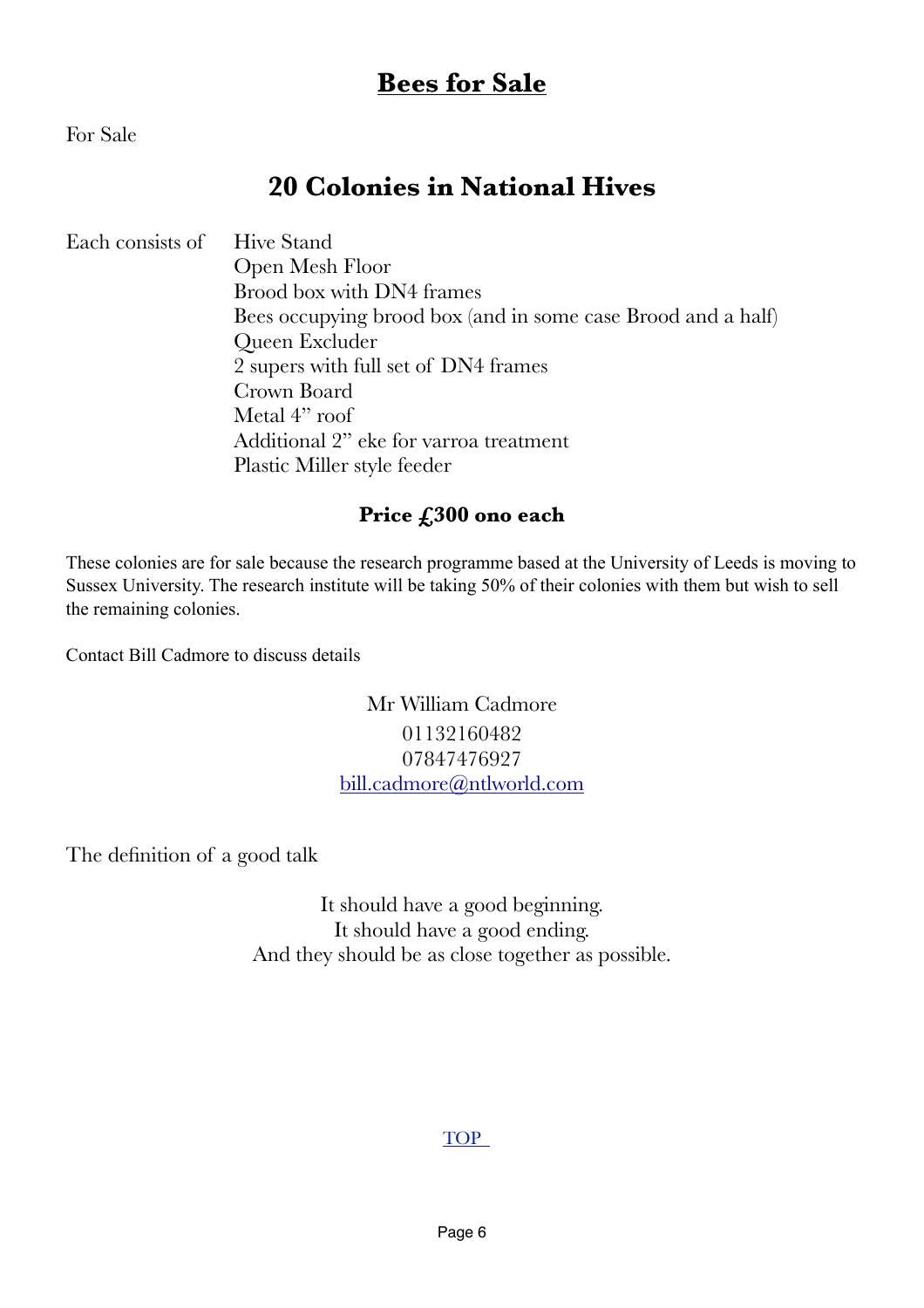# <span id="page-6-0"></span>**Bee Breeding**

Thanks to all those who emailed me with requests to learn a bit more about this rather simple concept, but made complicated by all the confusing advice from peers and books.

As the YBKA committee are committed to responding to requests and to demonstrate to you that we are listening, we are proposing a bee breeding day in March. Wendy Maslin and myself copped the actions from our last committee meeting, to put a plan together to address the comments raised in your emails.

YBKA have had a series of excellent lectures over the last few years on breeding bees and the importance of drones – so we are basically proposing we continue this into 2013.

As a result and elsewhere in this newsletter there is further information and an outline plan of what we are putting together. The event is intended to cover a wide range of aspects both practical and theoretical and should make for a fine day out at a really modest cost to cover expenses.

My personal view is that, no matter how many colonies you operate it is really easy to select for improvement or for increase. Taking simple steps as well as working with other beekeepers, it does not need to be complicated.

To be honest, in my opinion, the only difficult part is getting new queens mated. This year in particular has been a significant "challenge," due to the poor weather – thats really the only bit beekeepers cannot control !

Due to poor queen mating this year, I am fairly sure next spring will require all of us to concentrate carefully on selection – so now is the time to think about attending the event.

If we are oversubscribed for the event we are planning - we will put on further events to suit the demand.

It would be a good idea to use this theory and practical to link your spring association apiary meetings. In my area (Whitby) we organise our apiary meetings to focus on what is needed for the following month. This seems to cater for all abilities and with a good cross section of demonstrators it promotes a good exchange of ideas and methods.

 $TOP$ 

Tony Jefferson

| <b>COURSE IN A CASE</b>                           |  |  |
|---------------------------------------------------|--|--|
| <b>BBKA</b> beekeeping course in a Case           |  |  |
| <b>Red for Improvers and Green for Proficient</b> |  |  |
| Now available for loan                            |  |  |
| Please contact: Wendy Maslin 01482 656018 or      |  |  |
| Email beewendi@gmail.com                          |  |  |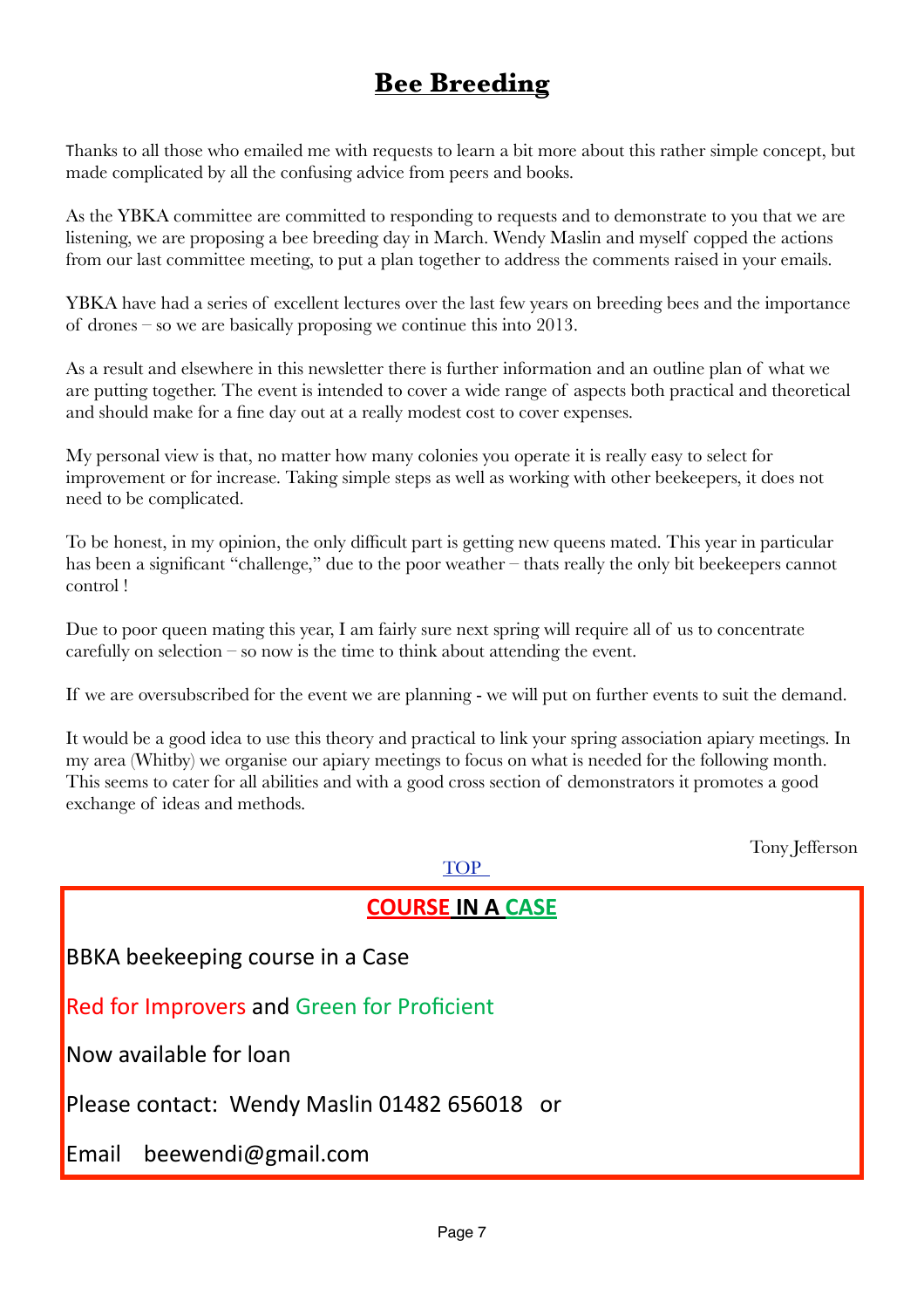# <span id="page-7-0"></span>A Beekeeper's Diary (August)

#### $27<sup>th</sup>$  July

In the last three weeks the countryside around here has been transformed from a barren desert as far as the bees are concerned to a sumptuous feast. The brambles have been particularly forthcoming and for a time my home bees preferred them to the balsam which was out at the same time. But now the balsam is indisputably the prime source of forage. The warmer weather is now promising a honey flow at last. But there are only three weeks to go before varroa treatment must start and we call an end to honey production for this year.

With all this in mind my colonies are being sorted into one of three categories.

- a) Colonies that are to be taken to the heather
- b) Colonies that will hopefully produce some late summer honey
- c) Colonies containing new queens that are too small to produce honey this season.

My priority now is to prepare the colonies for the heather. A date has been set to take the bees up the moors. Because of the cold and wet season this year I would expect that the heather will be at least a week later this year compared to last year. But because I live 40 miles away I must rely on estimation rather than observation. The stages that the heather colonies will go through are

- 1) Strengthen the hives either by uniting or adding frames of brood. I aim to have about 10 frames of brood in each.
- 2) Add a fresh super containing unwired foundation above the brood box.
- 3) Clear the old supers of bees and transfer them to the colonies which I hope will produce my late summer honey.
- 4) Strap the hives ready for transport.

The task for today was stage 1.

#### 1st August

Today, three days before the move to the moors, I added a new super, each containing a set of frames with unwired foundation, to each of the heather colonies. And above this super I placed a clearer board below the existing supers. The aim is to take five colonies full of bees with ten frames of brood and a fresh empty super ready to receive the heather honey.

#### 4th August

An early start. The van had been loaded up with the bees the previous evening. It's been a difficult season and so there was only one other member taking his bees up to the moors. We met at Lockton and drove together to the site. It was a beautiful morning, still, sunny and remarkably warm. Because of the distances involved I hadn't been up there previously to inspect the state of the heather. We were a week later than last year but still too early. Most of the heather had still to come into flower, but there was enough there for the bees to work. It was noticeable how much more lush the grass around the site is compared to last year. We put in an hour of hard graft carrying the bees and stands over to the selected site and setting everything up. A pot of tea beneath the splendid spreading lime tree at the centre of Lockton was not just a treat but an absolute necessity to replace lost sweat.

#### 7th August

Eric Durham has died. He started beekeeping as a teenager and still had his bees when he died, aged 97. He was a big and gentle man, and was well known throughout the area as the beekeeper. He was one of the founder members of our association. It's a sad day – the end of a chapter.

#### $10<sup>th</sup>$  August

The bees are working well, but the surpluses of honey I'm getting are modest, so I'm having to rein in my optimism of a week or so ago. There are large areas of balsam and great willowherb available and bees are starting early in the morning. I am fascinated to observe how the foraging patterns consistently change as the day progresses. In the early morning the honeybees have the balsam to themselves and ignore the willowherb. But by midday the majority of insects on the balsam are no longer honeybees, and in the main their place is taken by bumble bees, and the honeybees are working the willowherb.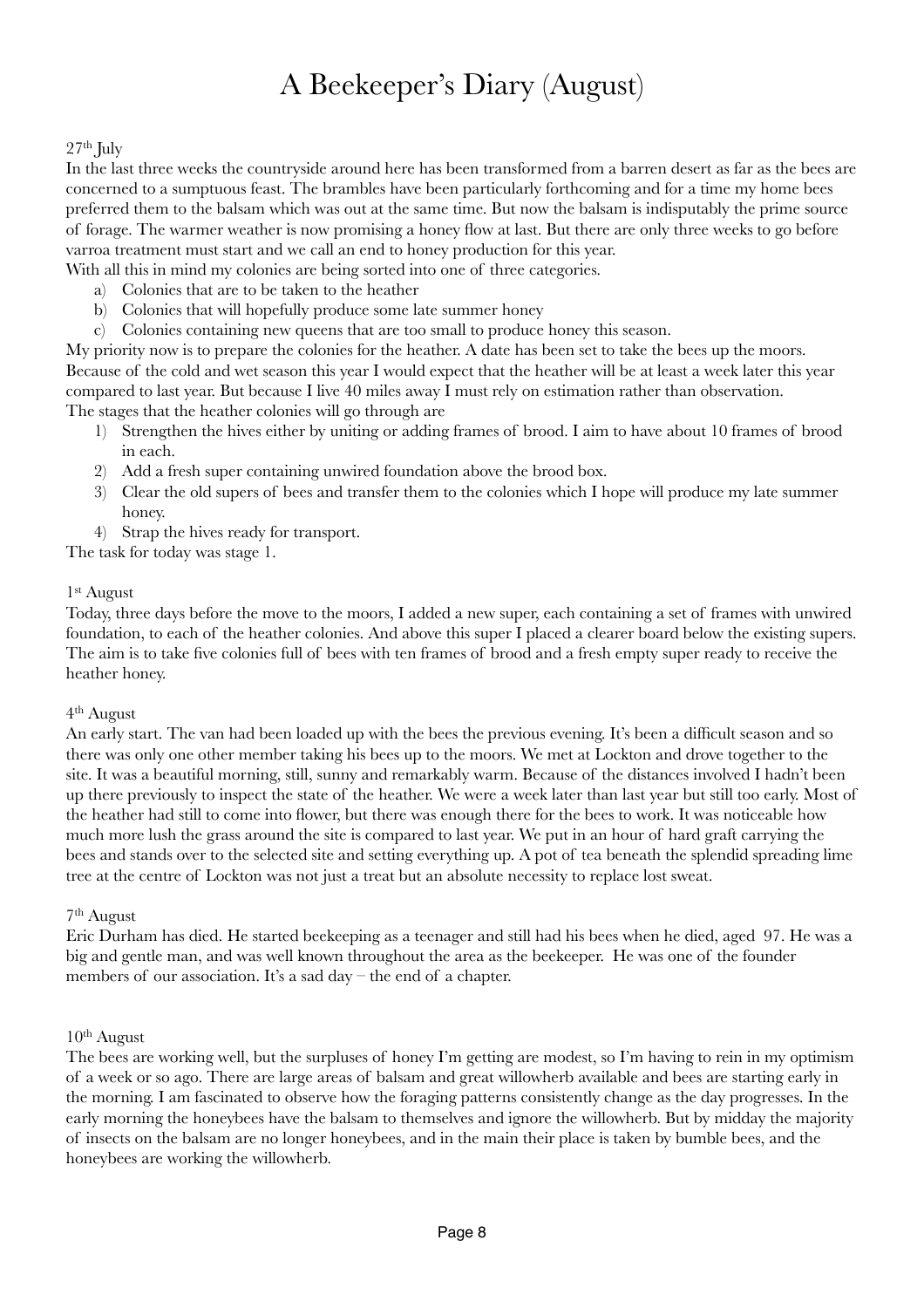#### 14th August

After the funeral service for Eric Durham, which quite rightly was a celebration of a full and good life, I spent the afternoon doing basic assessments. The apiary where they were held was one of those wonderful spots, forgotten by the wider world and now occupied by beekeepers. The site had been a walled garden, Victorian I would guess, and long deserted, probably since the first world war. The red brick walls were about three metres high, crumbling in places and enclosing at least an acre of land and there were foundations of large cold frames. Now silent, it must have once echoed to the toil of scores of gardeners. It was apparently a wonderful spot for bees, situated on a south facing slope of a major river valley. The day was hot and sultry, far too hot to be confined in a beesuit for five hours. Afterwards I called in to my own apiaries and loaded the van with supers that had been cleared of bees. They are needed for a master class of extracting which our most experienced beekeeper, John Fuller, is running tomorrow for our beginners group.

#### 18th August

It was Varroa day for our beginners at the association apiary. Most of our beginners were present and led by our association apiary manager we went through the colonies putting in place the first tray of Apiguard. There was little honey to remove in advance, but all colonies were in good condition. The way we look at it the programme needs to start now or during the following week. Apiguard treatment should take four weeks which takes us up to 15th September and this gives just two weeks to ensure that the bees are adequately fed before the end of September. This year it is quite evident that many colonies will need extensive feeding to provide them with adequate stores to survive the winter. While it still feels like summer and we have just had the warmest day of the summer it hard work to persuade people that we need to start winter preparations now. But the last poor summer in 2008 resulted in  $20 - 30\%$  of colony losses during the winter, largely through inadequate preparation in the late summer.

In the pub afterwards we discussed our approach to Nosema. Again, the weather we have experienced must leave our bees vulnerable. We really need to test and then, if necessary, treat. But the Fumidil B treatment is no longer being manufactured. There are two treatments being promoted, Nosevit and Hive Alive. Both seem expensive, but work out at about  $\mathcal{L}2$  -  $\mathcal{L}3$  per colony which I suppose is not too bad. The real problem is that there is no real evidence as to how effective they are. It would be good to think that BBKA are investing in a scientific investigation to test their efficacy. I am reluctantly persuaded that we should at least be willing to try these treatments. Again there is little time. Feeding starts in four weeks and by then we need to have assessed the Nosema infection and if necessary procured a treatment.

#### 22nd August

There is some summer honey to extract. My optimism of three weeks ago has proved unfounded but at the same time my extreme pessimism of two months ago has not been justified either. I extracted a batch last week and this week I'm bringing home enough supers for a second session. At the same time, during the course of this week, I'm treating all my colonies with Apiguard. It's a chore, especially as the bees seem abnormally tetchy this year. I have done a few spot checks on mite drops and levels are quite low, but everything I have read, worked out for myself and observed leads me to believe that a prophylactic approach is the wisest. I put down the low levels of mite down to the success of our IPM regime over the last few years rather than any change in the honeybees ability to live with varroa.

> John Whitaker Barkston Ash BKA

#### **TOP**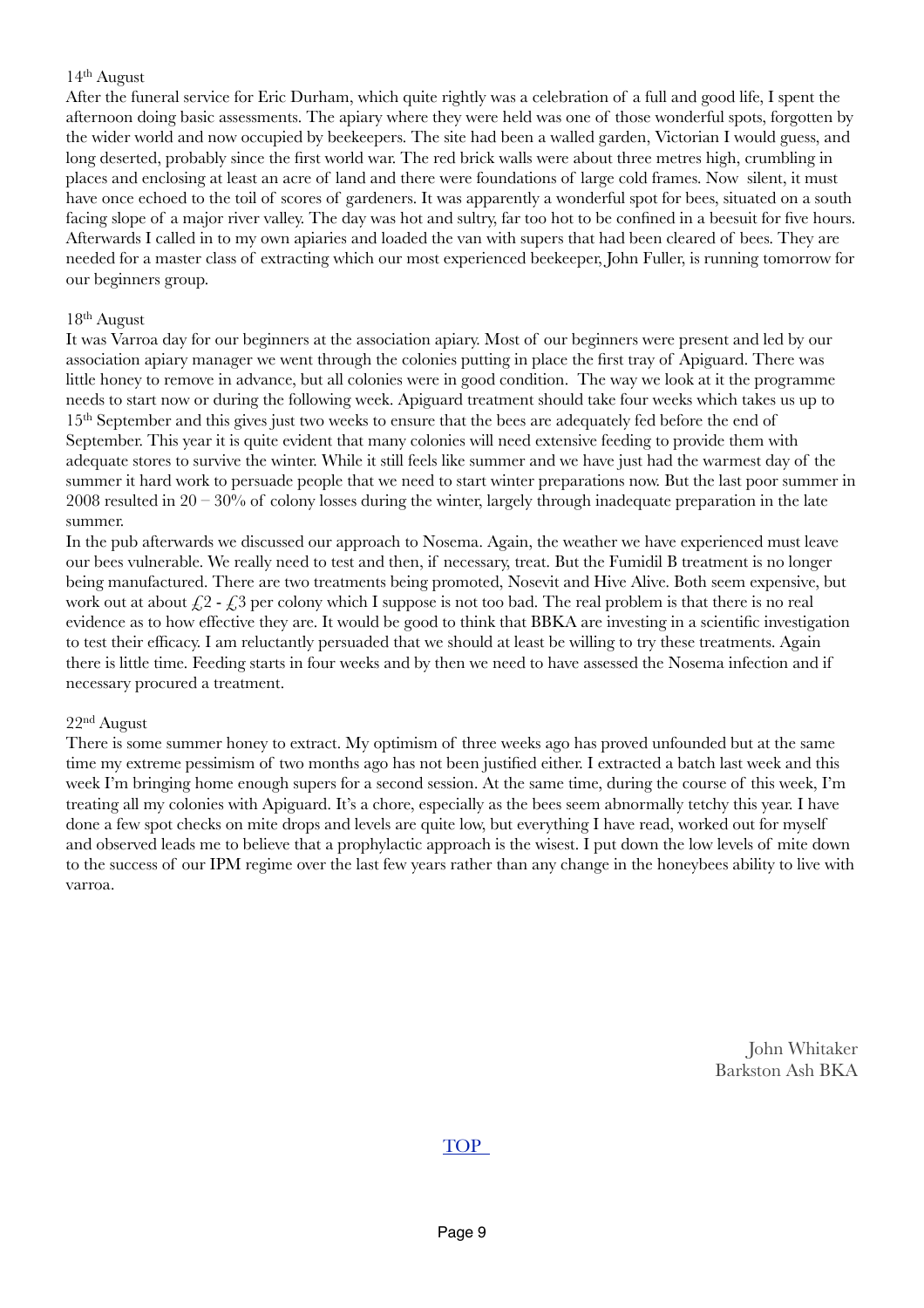### <span id="page-9-0"></span>**LEARNING MORE**

### **MODULES CLOSING DATES FOR EXAMINATIONS**

Modules 1,3,6 and 8 will be held on  $10<sup>th</sup>$  of November 2012.

Anyone wishing to sit these examinations must complete the application form and send this with the fee of  $\angle$  20 per module to the examinations secretary before the 30<sup>th</sup> September.

Examination Secretary: Wendy Maslin, 36, Packman Lane, Kirk Ella, Hull HU10 7TL

### **Bee Breeding, Queen Rearing and Making Increase**

A one day event will be held in the Normanby Pavilion on Saturday March 16<sup>th</sup> 2013

The programme will include a morning of talks covering selection of queens for breeding, the all important drones, the value of nutrition and the use of cell builder colonies.

It is envisaged that the afternoon will be spent in groups with an expert looking at practical ways of raising successful colonies. Details are yet to be confirmed but this is aimed at the hobbiest beekeeper with a small number of colonies or associations wishing to learn more about improving stocks and raising more.

The cost is  $\mathcal{L}$  10 per head which will include lunch.

Book your place by sending a cheque for  $\zeta$ 10 payable to Yorkshire Beekeepers' Association to Wendy Maslin 36, Packman Lane, Kirk Ella, Hull HU10 7TL.

### **Winter Tutorials for Module 1 and Module 6**

To be held in the Normanby Pavilion, Harrogate.

I am in the process of arranging tutorials to support **Module 1** and **Module 6.**

Please let me know if you are interested. These will be held on a Saturday morning. There will be 5 sessions for Module 1 and 3 sessions for module 6. They will be held at about 4 weekly intervals. These tutorials are free to Yorkshire members. However, there needs to be sufficient people to make the sessions viable, so please get in touch and let me know.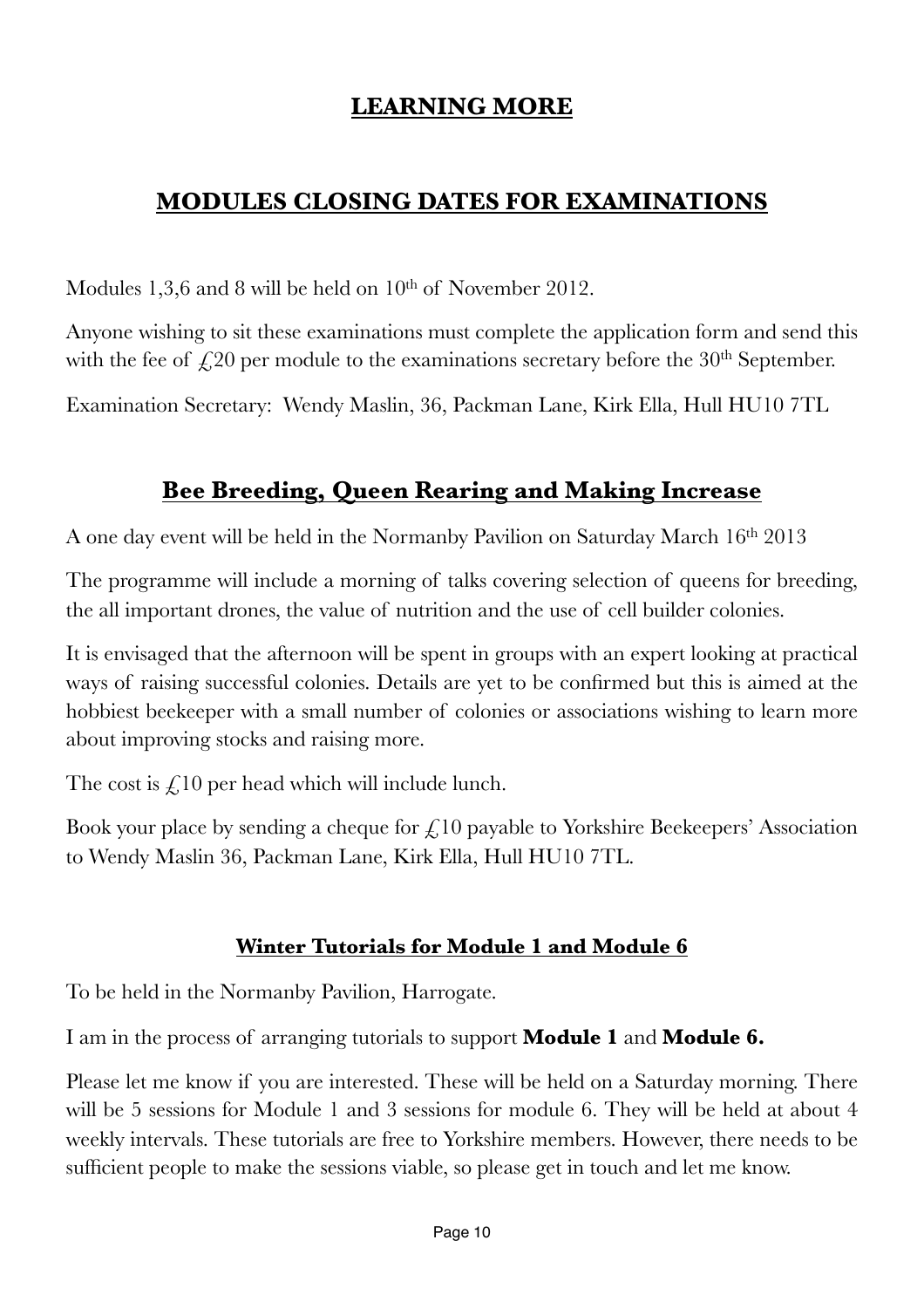### **COURSE IN A CASE**

BBKA beekeeping course in a Case

### Red for Improvers and Green for Proficient

Now available for loan 

Please contact: Wendy Maslin 01482 656018 or

Email beewendi@gmail.com

### <span id="page-10-0"></span>**SWARMING**

There was an article in the June YBKA newsletter about swarms. It advocated\* moving away from centralised control of swarming to one where individuals registered on the BBKA site individually. We in Leeds would beg to differ. We favour having just one willing volunteer to co ordinate ALL swarms. There remain now just a few of our members who still self promote but the overwhelming majority are happy with these arrangements. It is our nominated swarm controller whose number appears on the BBKA web site on behalf of us all. He receives the calls, screens out the wasps and bumble bees and inaccessible swarms. The remaining swarms are allocated to the nearest available beekeeper on his long list of our members willing to take part. We accept volunteers at any time, but the call goes out each year for more in our March newsletter. It works exceptionally well. Easy for the public. They aren't faced with a long list of numbers to try at random , getting no reply, or not interested, or too far, or even a promise to visit but then fail to turn up. One number and it gets sorted. Easy for our members, a valued (and fair) sifting and distribution of swarms.

We also have excellent relationships with Leeds City Councils disinfestations team. We worked with them to improve their web site so the public could better determine the insect and the threat it poses before even calling. We then trained their staff on insect identification ( including a trip to our teaching apiary to inspect the colonies with us) to improve the quality of referrals to us from the

Our latest innovation is to work closely with Leeds City Councils private sector partner (contractor) for pest control. There will always be swarms that we beekeepers can't collect. I'm thinking of course with those in roofs, or cavity walls etc. Householders obviously want them dealing with and if we can't remove them they go to a pest control company. Now there are scores of these about , advertising their wares. We beekeepers have a huge vested interest in how these colonies are dealt with. Most are poisoned of course. But we ( and the householder)then want all bee access points then sealing. We don't want our bees robbing out a poisoned nest and taking that poison back to our hives.The householder doesn't want another feral swarm re occupying that (poisoned) site at a later date. We met with this companies MD to thrash out these issues and concerns. They gave us comprehensive reassurances. Indeed earlier that day they had run a training session for their operatives on this very topic. Their charges are fair at about  $\zeta$ 50 per call out. So we now pass on their details ,with confidence , to those callers whose infestation we can not deal with. We don't like killing bees, or any insect come to that, but if it has to be done we'd rather it was done safely with us beekeepers in mind.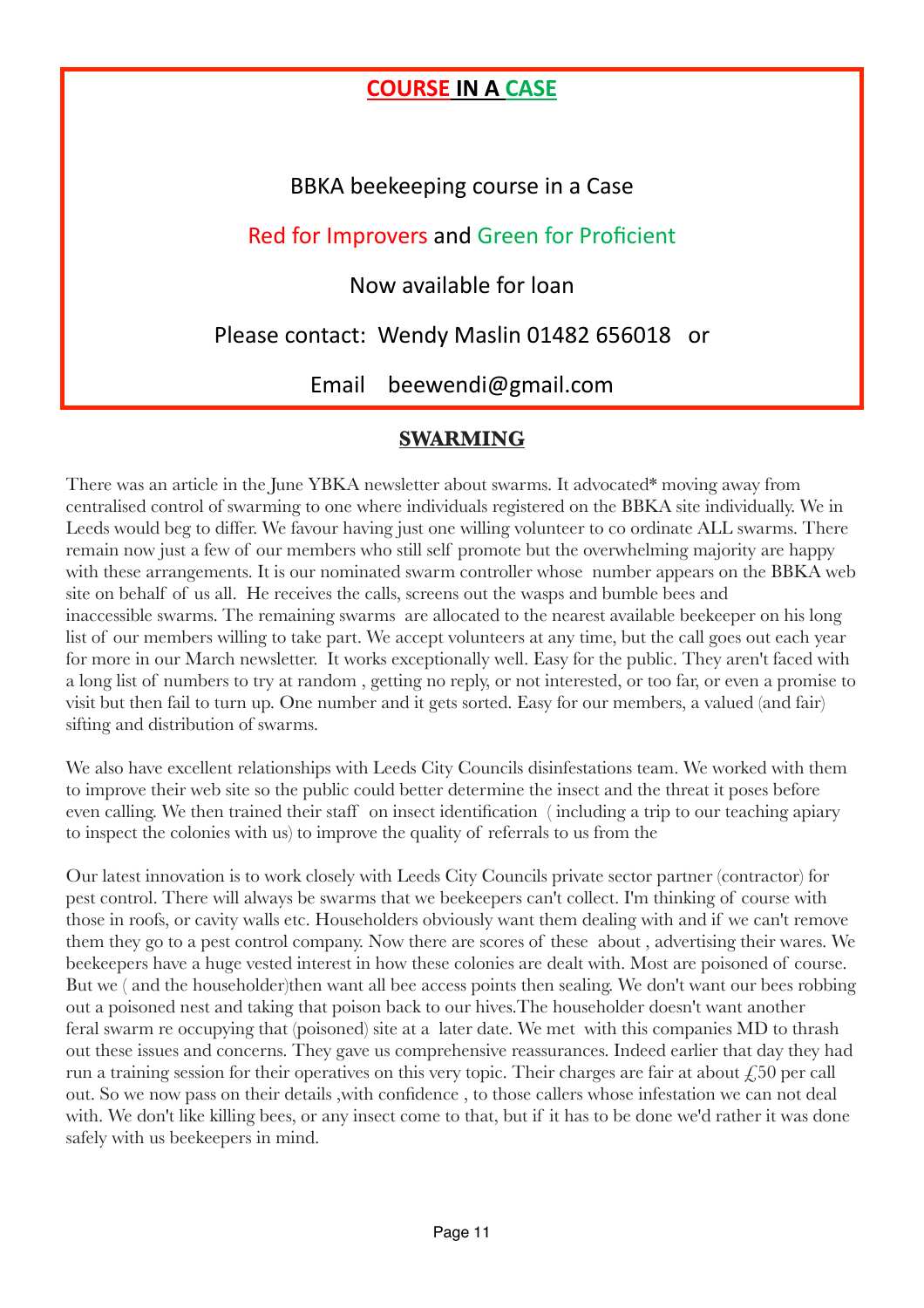We are very proud of our swarm service and would be willing to share our experiences (good and bad) with other associations. Indeed Beverly BKA recently visited the Leeds Council team to see if there were things they could introduce in their area

> Dave Barrett Chairman LBKA

\* The article is reproduced below for easy reference - as you can see the article invited people to write about what their association does - please write in with your own ideas.

## **Swarming**

We are pleased to note that BBKA have taken on board the comments made by YBKA committee member Simon Maslin and have changed the wording on the BBKA website so that we beekeepers are no longer committed to definitely collecting the swarm - we can now point out that some swarms just cannot be removed. It was nice to think that beekeepers could do the impossible but the reality is that we cannot do everything. It was well worth a face to face chat with a member of the BBKA executive at our Bishop Burton Conference.

Swarms and the various ways in which groups delegate the collection of swarms can get members very upset. Each year YBKA receives complaints about the ways in which different districts organise swarm collections, the most common complaint being that the same few committee members are always the ones that get the swarms. As each district is autonomous it is difficult to do anything about these comments especially when those complaining ask to remain anonymous. It is very upsetting for a member to see a committee member who lives ten miles away collecting a swarm two streets away from where they live. Our best advice is to discuss the issue at the district AGM. Even more worrying is when a beekeeper from one district travels across two other districts to collect a swarm twenty five miles away - have they never heard of the telephone ?

These problems are reflected in the list of swarm collectors on the BBKA website. Some areas list just the committee member who acts as swarm officer while others list all members experienced enough to collect swarms. Again I suggest that we could take a lesson from our bees and move away from centralised control.

The swarm season certainly seems to bring out the best and the worst in members of the public and in beekeepers.

Recently, while removing a swarm from a main shopping street in Bradford we were asked to sign a disclaimer saying that any damage we caused was my fault - We were sorely tempted to walk away and leave the travel agency with their swarm. They made things even worse by not even thanking us for the work. On the other hand we gained a member - one of the staff was so interested in what we were doing that they have joined the association even though they have no bees.

By contrast a householder supplied tea and cakes and a cash donation in return for picking up 3 cup-fulls of bees - I've yet to find out if the queen is mated and laying but the bees are nice a calm and friendly so things look promising.

Beekeepers themselves can also be a little less than friendly. When I lost a swarm from the research hives a fellow beekeeper was keen to let me know that he had picked up a swarm with one of my numbered queens in it. As I was very keen to preserve that genetic line I offered to exchange another colony for the return of the swarm - the beekeeper refused !

In contrast beekeepers in the new Bradford association have committed themselves to donating the first swarm collected by each of them to the association. This will allow the association to build a stock of colonies from which they can select and breed the best for training and to produce nucs for new members.

With the cost of bees being so high at the moment this is one way a new association can build up stocks. In the meantime one member has loaned the association colonies for use in training and to raise queens from.

It just serves to illustrate that each of us has a different take on how things should be.

Why not write about what your association is doing?

#### [TOP](#page-0-0)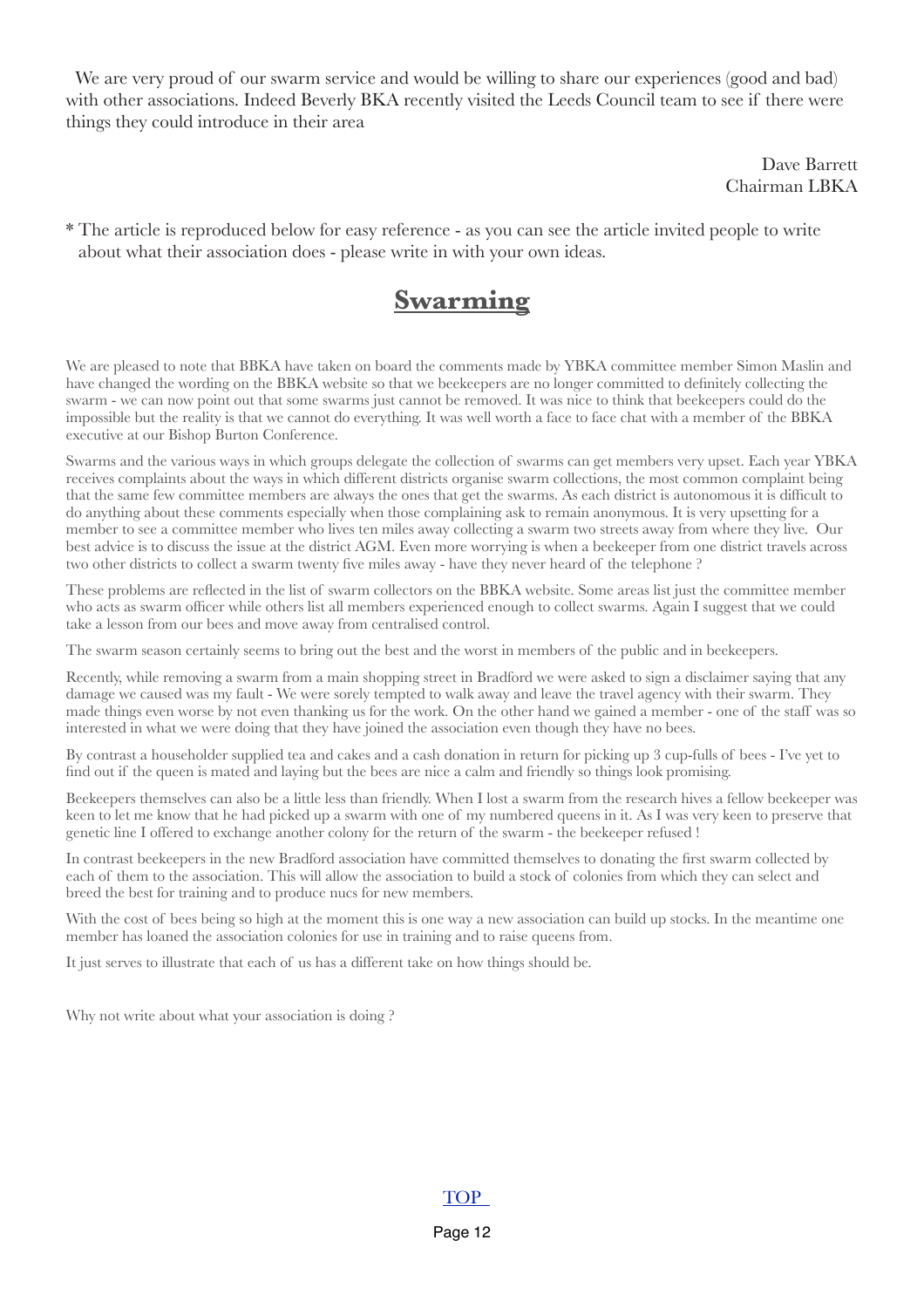## <span id="page-12-0"></span>Swarm Photograph

 As Chairman of YBKA I was recently approached by a householder wanting help to identify what type of bee she had in her garden.

As soon as she said 'lots of bees in a compost heap' I assumed that the bees would be a type of bumble however she went on to say that she had sent, via their website, a photograph of one of the bees to the swarm officer of a her local beekeepers association who had said that they couldn't tell what sort of bees it was - so could I help ?

My answer was "I'll have a go" so "please send me the photograph".... this is what arrived on my phone



You will be happy to know that I was able to identify what sort of bees they were.

Two nice white combs hanging from the underside of the lid went into the swarm box very neatly - thank you very much.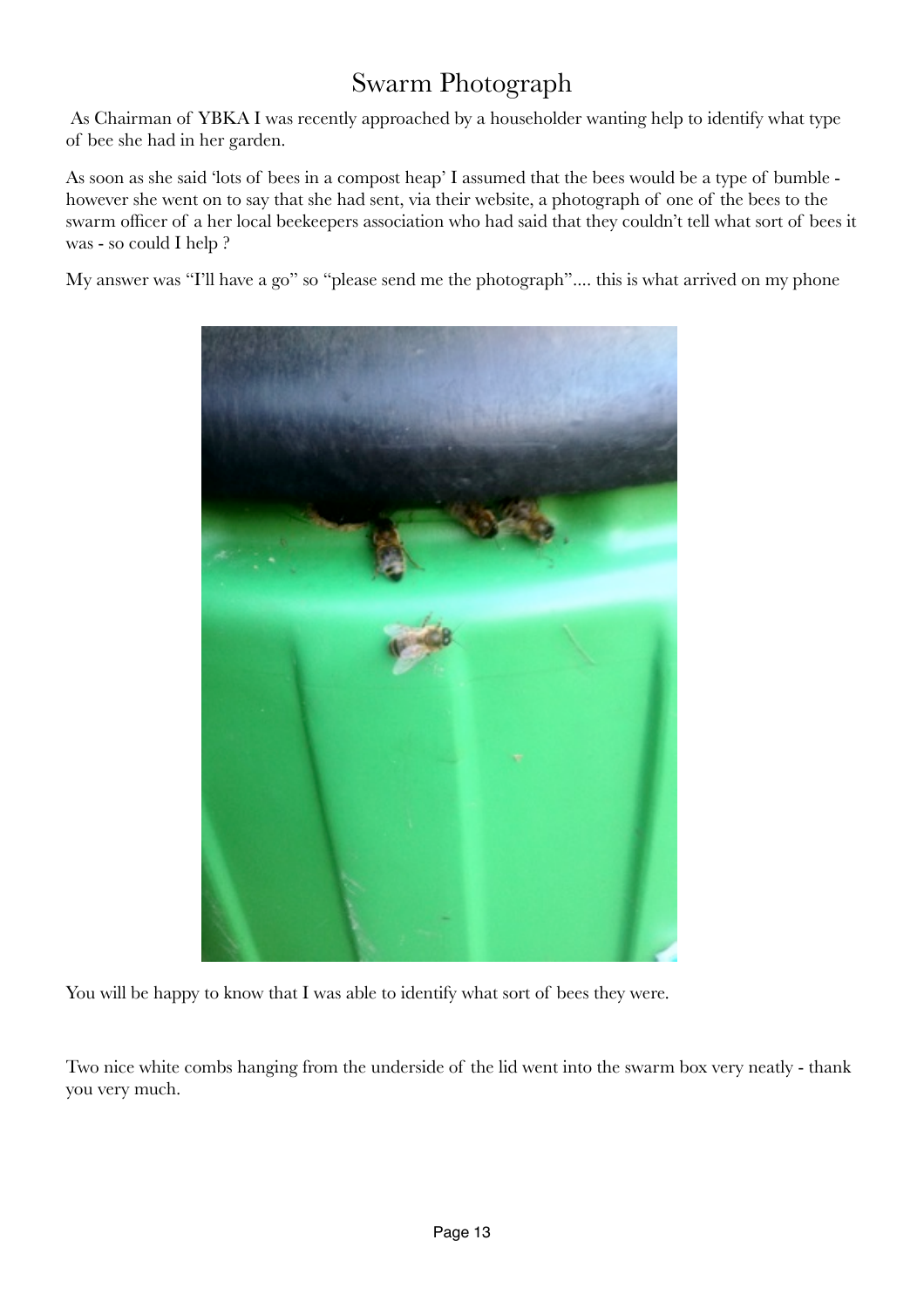# <span id="page-13-0"></span>Y.B.K.A. Calendar

### We hope to see many more members at our events in 2012.

| September 14th 2012      | Closing Date for entries to Countryside                     |
|--------------------------|-------------------------------------------------------------|
|                          | Live                                                        |
| September 21st 2012      | <b>GPC</b> Meeting                                          |
| October 6th 2012         | Module 1 Tutorials start                                    |
| October 13th 2012        | Module 6 Tutorials start                                    |
| October 20th & 21st 2012 | Countryside Live: The YBKA Honey                            |
|                          | Show                                                        |
| November 23rd 2012       | <b>GPC</b> Meeting                                          |
| December 1st 2012        | <b>Yorkshire Beekeepers Association AGM</b>                 |
| January 2013             | <b>BBKA ADM</b>                                             |
| March 16th 2013          | "Bee Breeding, Queen Rearing &                              |
|                          | Making Increase" Tutorial                                   |
|                          | April 12th, 14th & 14th 2013 BBKA Spring Convention, Harper |
|                          | <b>Adams University Campus</b>                              |
| April 20th 2013          | <b>Yorkshire Beekeepers Association</b>                     |
|                          | <b>Annual Conference</b>                                    |

### [TOP](#page-0-0)

### SPECIAL NOTICE

If any Yorkshire district, or member, wants YBKA to submit a proposal to the BBKA delegates meeting in January then the proposal needs to be lodged with YBKA before the end of September.

The GPC will need to discuss the proposal before it needs to be submitted to BBKA in October

All members and districts are encouraged to consider how BBKA might be enabled to support us in our hobby and represent us to government and the business community.

Our delegate to the BBKA meeting is Tony Jefferson - please contact him if you wish to discuss any possible proposal.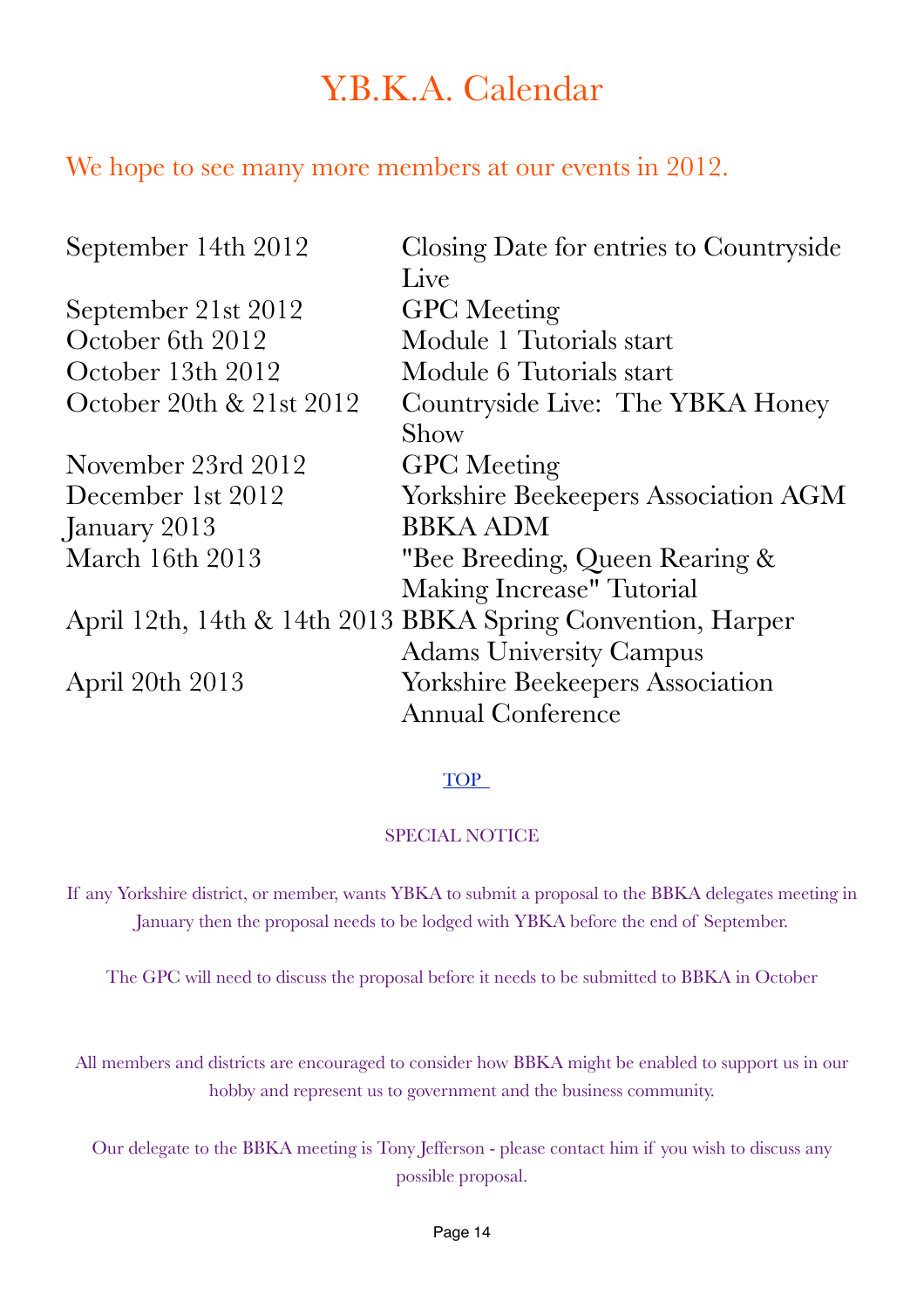# <span id="page-14-0"></span>YBKA Honey Show as part of Countryside Live.

Entries to be in by **Friday 14th September**.

Members should be concentrating their attentions on entries into the **county classes** as this section is the YBKA section.

Copy of schedules and entry form can be downloaded from YAS Countryside Live website:

<http://www.countrysidelive.co.uk/en/livestock-entries/>

Hard copy of schedules and entry form available from:

Amanda West YAS Livestock and entries Tel: 01423 546231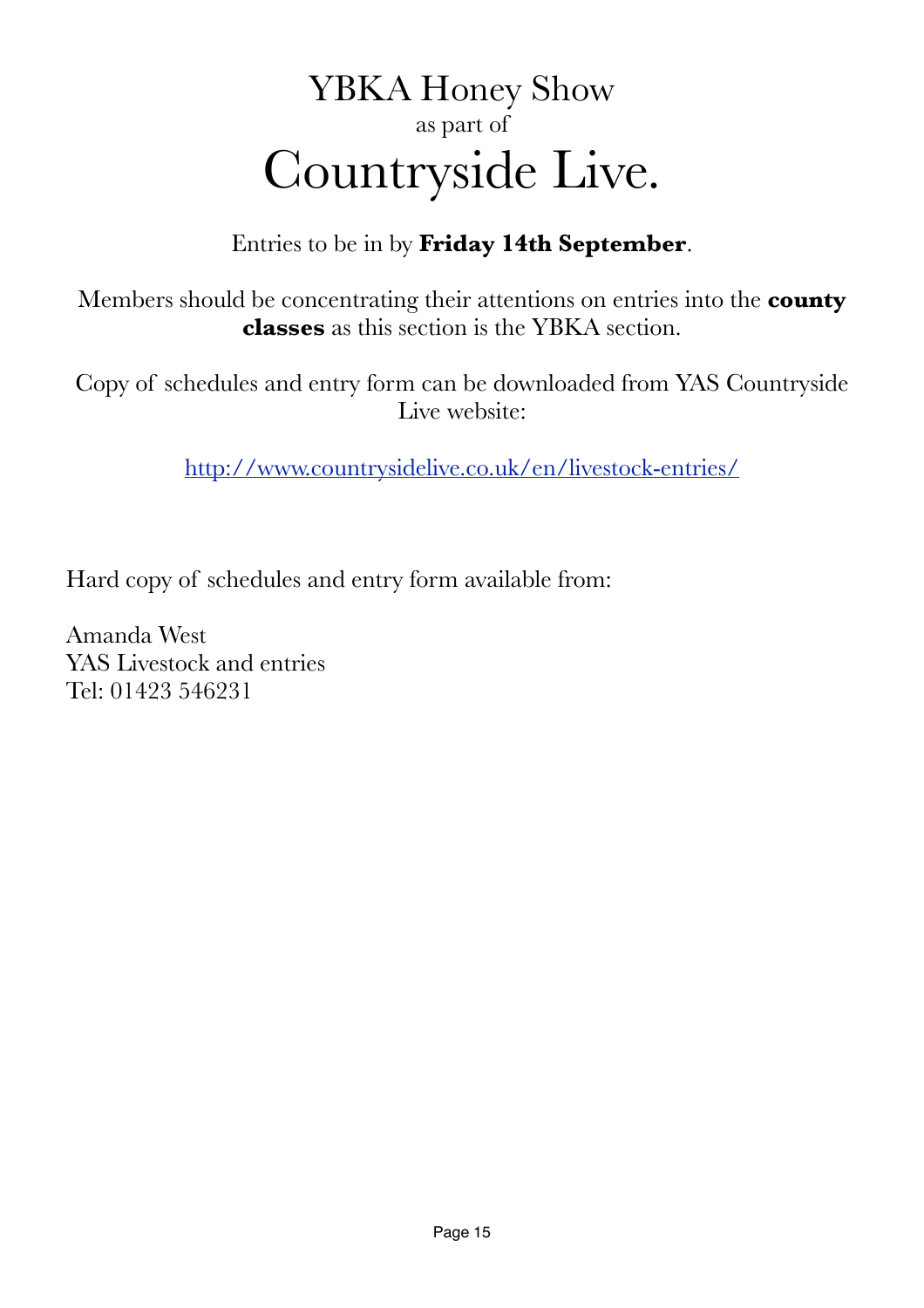# <span id="page-15-0"></span>Kettlewell Scarecrow



Great to see this as one of the super scarecrows to be found as part of the Kettlewell festival.

Brilliant !